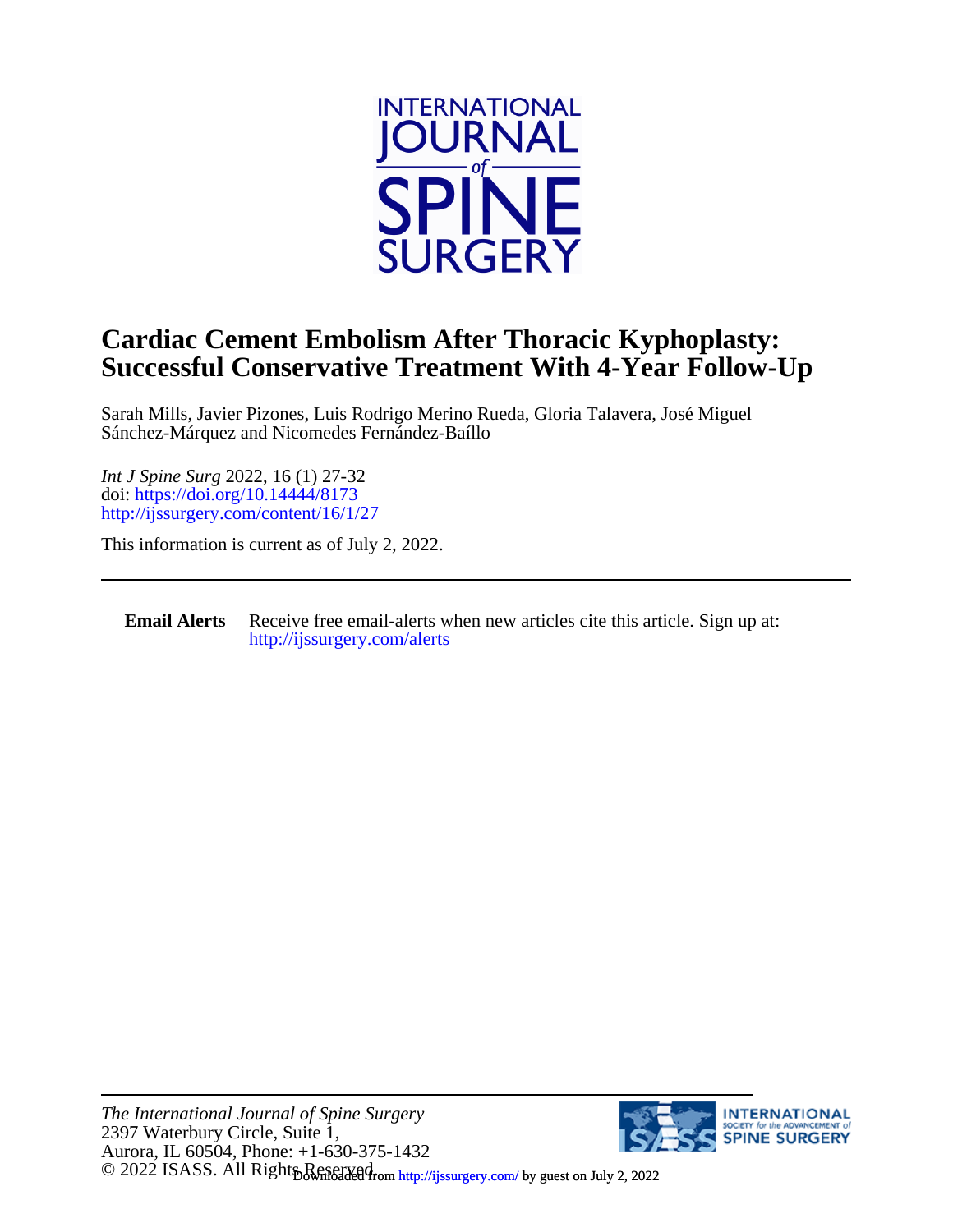*International Journal of Spine Surgery*, Vol. 16, No. 1, 2022, pp. 27–32 https://doi.org/10.14444/8173 © International Society for the Advancement of Spine Surgery

# Cardiac Cement Embolism After Thoracic Kyphoplasty: Successful Conservative Treatment With 4-Year Follow-Up

 $SARAH$  MILLS, MD<sup>1</sup>; JAVIER PIZONES, MD, PHD<sup>1</sup>; LUIS RODRIGO MERINO RUEDA, MD<sup>1</sup>; GLORIA TALAVERA, MD<sup>1</sup>; JOSÉ MIGUEL SÁNCHEZ-MÁRQUEZ, MD, PHD<sup>1</sup>; AND NICOMEDES FERNÁNDEZ-BAÍLLO, MD<sup>1</sup> *1 Spine Unit, Department of Orthopaedic Surgery, La Paz Hospital Universitario, Madrid, Spain*

#### ABSTRACT

Background: The present case report describes a complication after a percutaneous spine surgery technique that is highly uncommon in clinical practice: a bone cement cardiac embolism. This rare complication emphasizes the importance of this case, which is also interesting considering the midterm follow-up. Documented cardiac embolisms published in the literature (which are scarce) describe the acute phase of these cases but lack follow-up. There are no systematic reviews on this topic, only caseby-case presentations, and surgeons are not aware of its real implications.

Case: We report a case of an 84-year-old man who developed sudden thoracic and spinal pain associated with 82% saturation and dyspnea a few hours after 4-level thoracic spine vertebroplasty and kyphoplasty. Imaging revealed multiple bone cement embolisms in his lung and heart. Because the patient was hemodynamically stable, cardiologists recommended conservative treatment with low molecular weight heparin, without embolus removal. At 4-year follow-up, the patient remained asymptomatic.

**Conclusion:** Cardiac cement embolization following percutaneous techniques represents a life-threatening situation that should be ruled out if the patient presents symptoms during the early postoperative period. Treatment may vary from conservative to emergency open-heart surgery.

#### Case Report

Keywords: vertebroplasty, kyphoplasty, cement cardiac embolism, vertebral fractures, osteoporotic fractures, complications

## **INTRODUCTION**

Nowadays, percutaneous surgical techniques to treat osteoporotic vertebral compression fractures (OVCFs) are common procedures of our daily practice. However, the injection of bone cement can have related complications. The most frequent is the leakage of cement into the vertebral body surroundings or the venous system with ulterior migration to the pulmonary arterial tree.

The incidence of cement leakage has been demonstrated to be higher in vertebroplasties than in kyphop-lasties.<sup>[1](#page-5-0)</sup> In most cases, this complication has no clinical relevance, but symptoms, when present, can be devas-tating.<sup>[2](#page-5-1)</sup> One uncommon secondary leakage complication is cement migration to the cardiac system. Few studies have reported this rare complication. Information about its clinical manifestations, diagnostic steps to undertake, and treatment options are scarce and still subject to debate.

We report a case of a patient who suffered acute chest pain and dyspnea after multilevel thoracic vertebroplasty and kyphoplasty due to OVCFs. After a thorough examination, in addition to the pulmonary leakage, a right ventricle cement embolization was detected. The aim of this report is to present the clinical features of the case and perform a literature review to describe the sequence of examinations and the treatment decision-making process after a cement cardiac embolism.

#### CASE REPORT

An 84-year-old man presented at our clinic complaining of spinal pain without previous trauma. The pain started 3 weeks prior, was located at the thoracolumbar junction with no radiating features, and improved with bed rest.

Upon physical examination, no deformities were observed. The pain was located at the midthoracic spine and limited the patient's range of movement. The neurological examination was normal, deep tendon reflexes were normal, and there was no loss of sphincter control.

Thoracolumbar anteroposterior and lateral radiographs showed anterior wedging of the T9 and T11 vertebrae. Magnetic resonance imaging revealed acute OVCFs at T9 and T11 levels [\(Figure](#page-2-0) 1).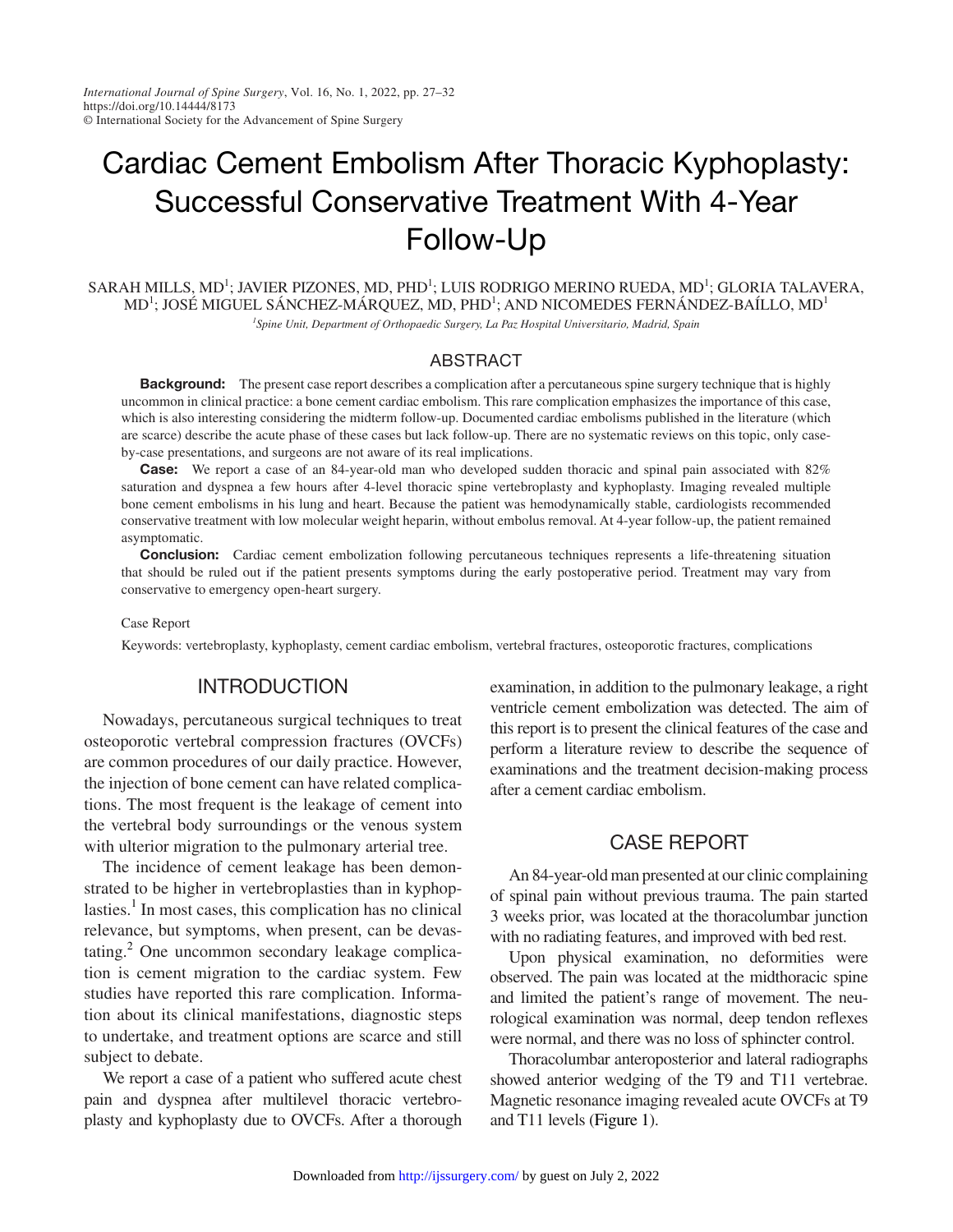As the symptoms did not improve despite conservative treatment, we proposed a surgical percutaneous cement injection procedure to relieve the pain. T9 and T11 kyphoplasties with adjacent T8 and T10 preventive vertebroplasties were performed. A polymethyl methacrylate-based acrylic bone cement containing radiopaque zirconium dioxide (BonOs cement) was employed. We injected 3 cc per level in kyphoplasties, which were performed first, and 2 cc per level in vertebroplasties. This is a high-viscosity cement based on methyl-methacrylate, which also contains benzoyl peroxide, dimethyl-*p*-toluidine, and hydroquinone. The procedure was developed under continuous fluoroscopy control. We did not perform a venogram before cement injection as it is not a common technique at our institution. No anterior leakage was observed intraoperatively, and no hemodynamic changes occurred throughout the procedure.

Six hours after the surgery, the patient began to have acute spinal and chest pain and shortness of breath. The oximeter measured 82% oxygen saturation. Blood pressure and heart rate were normal.

Thoracic and lumbar radiographs to rule out potential new acute adjacent fractures were obtained. These images revealed radiopaque bodies in both lungs (Figures [2 and 3](#page-3-0)). Blood analysis was performed with no abnormalities except for an increase in D-dimer level (6347 ng/mL). Electrocardiogram (ECG) did not reveal any pathological findings. A pulmonary embolism was the main suspicion, despite heart rate and blood pressure being normal. Pulmonary vascular computed tomography (CT) images revealed multiple bone cement embolisms in his right lung and an unsuspected cement embolism inside his right ventricle apex  $(20 \times 4)$ mm) [\(Figure](#page-4-0) 4).

Cardiologists evaluated the patient, and after the physical examination, they decided to perform echocardiography. The cement embolism was seen as a highly echogenic fiber-like structure deeply hosted in his ventricular septal partition ([Figure](#page-5-2) 5).

As the patient was hemodynamically stable and the embolus did not move with ventricular contractions, the cardiologists recommended not removing the cement because of the high risk of muscular damage and potential secondary hemodynamic instability.

Treatment began with oxygen therapy and low molecular weight heparin (LMWH)—80 mg of enoxaparin every 12 hours. Over the following days, our patient suffered a huge spinal subcutaneous hematoma that required blood transfusions (4 units) and an LMWH dose reduction for a few days. An exploratory angiography was performed and no arterial lesions were found. Therefore, embolization was not required.

Initial spinal pain persisted for 3–4 days and finally disappeared after the administration of intravenous painkillers. Once the hematoma was under control, the patient was discharged without oxygen requirements. Following the cardiologist's advice, the patient continued with LMWH for 16 months. Finally, treatment was

<span id="page-2-0"></span>

Figure 1. Preoperative images consisting of spinal anteroposterior and lateral x-ray images and T2 short tau inversion recovery sagittal magnetic resonance image, where multiple osteoporotic fractures can be seen (some of which are chronic lesions) with acute lesions in T9 and T11 levels (marked with yellow arrows).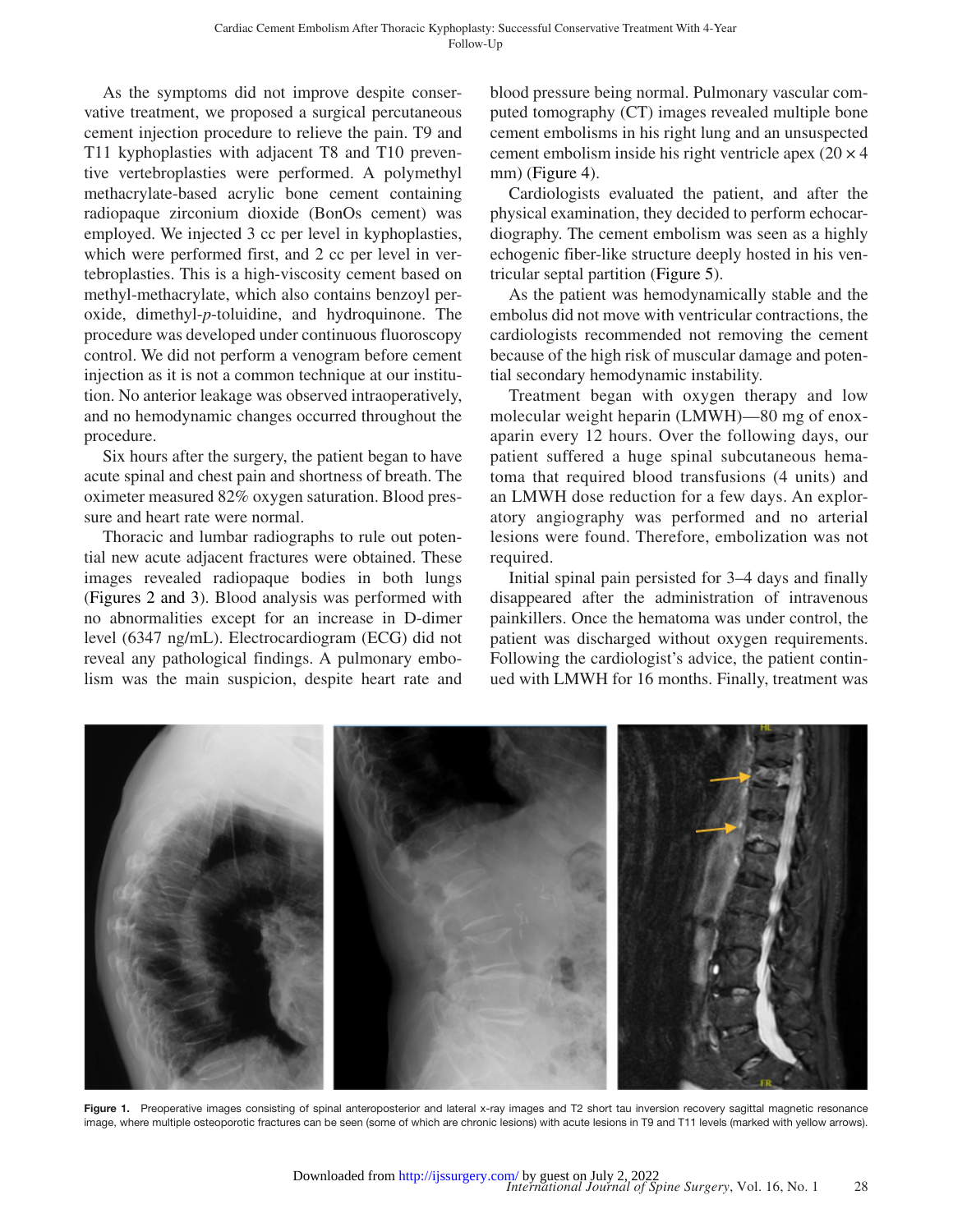

Figure 2. Postoperative anteroposterior and lateral x-ray images of the spinal region, showing results of kyphoplasty in T9 and T11 and vertebroplasty in T8 and T10 levels. Cement leakage is observed anterior to the vertebral bodies (yellow arrow) and inferior in the lung (blue arrow). In the anteroposterior view, a cylinder can be seen in the right lung with another one over the heart silhouette (marked with yellow arrows).

<span id="page-3-0"></span>changed to oral anticoagulant therapy (apixaban) due to an iliac pseudoaneurysm thrombosis.

Four years after the procedure, the patient remains asymptomatic and continues with his daily activities. He is still on anticoagulant therapy at home and continues to make scheduled visits to our clinic.

## **DISCUSSION**

OVCFs are becoming a major healthcare concern, with their incidence increasing rapidly.<sup>[3](#page-5-3)</sup> Percutaneous minimally invasive surgical techniques, such as vertebroplasties and kyphoplasties, are common procedures for the treatment of vertebral fractures including osteoporotic, pathologic, traumatic, or tumor lesions. Although uncommon, described complications of these procedures are hemorrhage, infection, neural injuries, cement leakage, and fractures of the adjacent vertebrae.<sup>[4](#page-5-4)</sup>

These techniques consist of a cement (usually polymethyl methacrylate or biodegradable calcium phosphate) injection inside the vertebral body through a percutaneous transpedicular approach (with the previous insertion of an expansive balloon in the case of kyphoplasty) to strengthen and stabilize the fracture and relieve the pain. Cement injection can result in leakage into the spinal canal or discs and extravasation into the external vertebral venous plexus. Venous leakage initiates at the segmental and/or paravertebral veins and can then travel through the azygos or hemiazygos system or directly through the inferior vena cava, reaching the lungs and causing pulmonary cement embolism. Cement could be the reason for a pulmonary embolism itself or by the displacement of fat or bone marrow through the venous system.<sup>[5](#page-5-5)</sup> Venogram before cement injection is not a common technique at our institution, despite some colleagues recommend it as a safe procedure.<sup>[6](#page-5-6)</sup>

According to the literature, the cement extravasation rate varies widely, from 5% to more than 80%.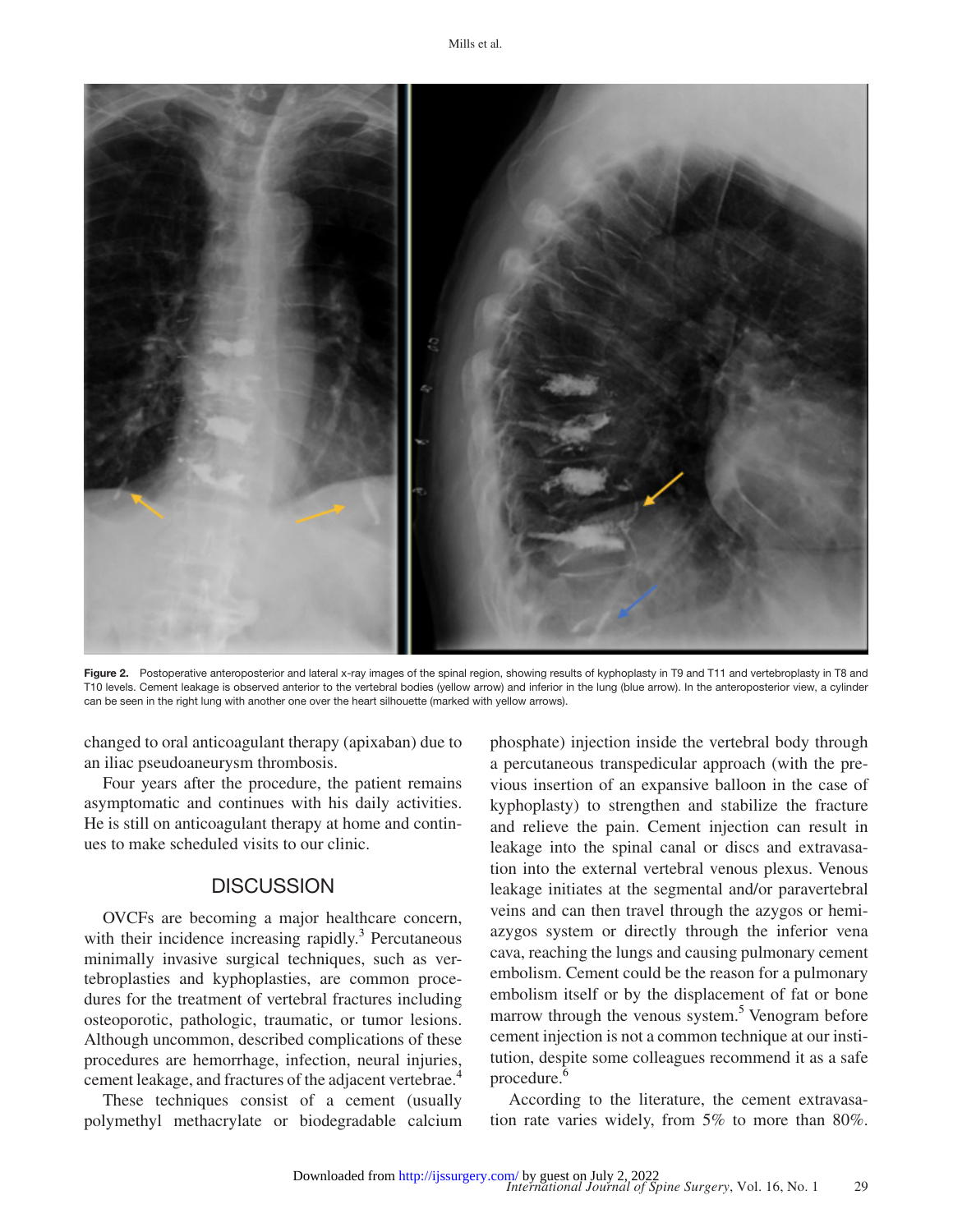

Figure 3. Postoperative anteroposterior chest x-ray image, showing cement cylinders over the heart silhouette and in the base of the right lung (marked with yellow arrows).

However, the majority of the cases are asymptomatic. When using a CT to detect the presence of cement in the pulmonary arterial system, this rate rises to  $63\% - 87\%$ .<sup>3</sup>

In rare cases, death can occur quite suddenly after a massive pulmonary cement embolism or in the event of cardiac structural lesions.[7](#page-6-0)

Very few reports can be found in the literature regarding cardiac cement migration.<sup>[2,8–12](#page-5-1)</sup> Our review showed an age range from 55 to 80 years. Frequent clinical manifestations are thoracic pain, heart failure, or palpitations. The most common secondary diagnostic examinations used are ECG, echocardiography, and CT. Conservative treatment was selected in 2 cases. $8,12$ but it was effective only in 1; one patient presented with a ventricular perforation caused by the cement itself and required emergency open-heart surgery.<sup>[12](#page-6-2)</sup> Cement removal by endovascular techniques was the chosen procedure in 2 cases<sup>[9,11](#page-6-3)</sup> achieving satisfactory results. One patient required open-heart surgery,<sup>10</sup> and one patient died suddenly before any treatment could be performed.<sup>[2](#page-5-1)</sup>

If a patient begins to show symptoms of chest pain and dyspnea shortly after a percutaneous procedure, we should remember that radiographs have limited sensitivity for the diagnosis. Therefore, if a cardiac embolism is suspected, chest CT and echocardiography are the diagnostic examinations to be performed. $10$ 

In case of such complications, therapeutic strategies may vary depending on the patient's status. Conservative treatment (oxygen support and anticoagulation therapy)

<span id="page-4-0"></span>

Figure 4. Postoperative computed tomography pulmonary vascular images showing multiple cement embolus (marked with yellow arrows).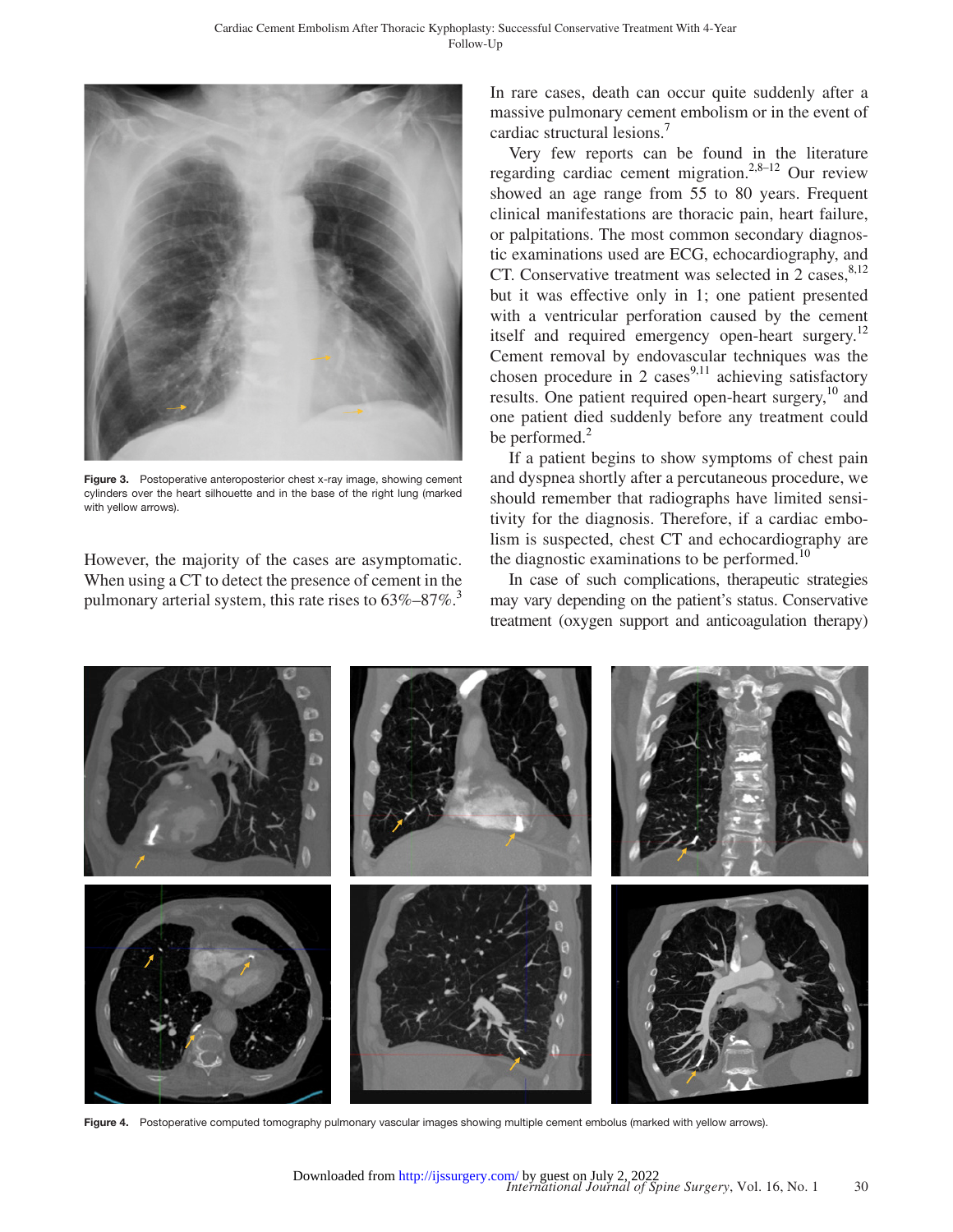

Figure 5. Postoperative echocardiogram locates the cement embolism in the ventricular septal partition (marked with yellow arrows).

can be effective, but patients must be selected carefully. This approach can be applied to hemodynamically stable patients with an immobile embolus. This approach seeks to promote foreign body endothelization inside the cardiac cavity to avoid further cement embolization.

In cases of hemodynamic instability or embolus intracardiac mobility, the removal of the embolus seems to be necessary. Endovascular techniques, when possible, can be helpful with fewer risks compared to open-heart surgery. If the embolus cannot be reached through an endovascular approach, or if the heart presents a structural injury, openheart surgery is required through a median sternotomy and extracorporeal circulatory support. These procedures carry a high risk of fatal complications.<sup>3</sup>

Risk factors for cement extravasation can be the insufficient polymerization of the cement, cement type and viscosity, injected amounts (as leakage is dose dependent), or the number of levels augmented.<sup>1</sup> High-viscosity cement is strongly recommended; the proper setting time of the cement should be respected (and this might have been the failure in this case); and frequent fluoroscopy control during the filling should be performed. $37$ 

Some patients develop symptoms weeks or years after the procedure, which is why some authors suggest routine chest radiography, echocardiography, and chest CT after percutaneous surgical procedures, to find asymptomatic embolisms and avoid subsequent clinical complications.<sup>8</sup>

#### **CONCLUSION**

Cardiac embolisms are uncommon complications after percutaneous cement injection for OVCFs. They are usually symptomatic, unlike pulmonary embolisms. <span id="page-5-2"></span>Symptoms can appear immediately after cement injection, or they can appear weeks and even months later. Typical clinical manifestations are palpitations, thoracic/chest pain, or heart failure. When suspected, ECG, echocardiography, and CT are the recommended examinations. The treatment may vary from conservative, with oxygen and anticoagulant therapy, to endovascular or open techniques to remove the embolus depending on the patient's hemodynamic stability or embolus mobility.

#### **REFERENCES**

<span id="page-5-0"></span>1. Hulme PA, Krebs J, Ferguson SJ, Berlemann U. Vertebroplasty and kyphoplasty: a systematic review of 69 clinical studies. *Spine*. 2006;31(17):1983–2001. doi:10.1097/01.brs.0000229254. 89952.6b

<span id="page-5-1"></span>2. D'Errico S, Niballi S, Bonuccelli D. Fatal cardiac perforation and pulmonary embolism of leaked cement after percutaneous vertebroplasty. *J Forensic Leg Med*. 2019;63:48–51. doi:10.1016/j. jflm.2019.03.004

<span id="page-5-3"></span>3. Hsieh M-K, Kao F-C, Chiu P-Y, et al. Risk factors of neurological deficit and pulmonary cement embolism after percutaneous vertebroplasty. *J Orthop Surg Res*. 2019;14(1):406. doi:10.1186/ s13018-019-1459-4

<span id="page-5-4"></span>4. Filippiadis DK, Marcia S, Masala S, Deschamps F, Kelekis A. Percutaneous vertebroplasty and kyphoplasty: current status, new developments and old controversies. *Cardiovasc Intervent Radiol*. 2017;40(12):1815–1823. doi:10.1007/s00270-017-1779-x

<span id="page-5-5"></span>5. Iwanaga J, Rustagi T, Ishak B, et al. Venous drainage of lumbar vertebral bodies: anatomic study with application to kyphoplasty, vertebroplasty, and pedicle screw complications. *World Neurosurg*. 2020;137:e286–e290. doi:10.1016/j.wneu.2020.01.174

<span id="page-5-6"></span>6. Vasconcelos C, Gailloud P, Beauchamp NJ, Heck DV, Murphy KJ. Is percutaneous vertebroplasty without pretreatment venography safe? Evaluation of 205 consecutives procedures. *AJNR Am J Neuroradiol*. 2002;23(6):913–917.